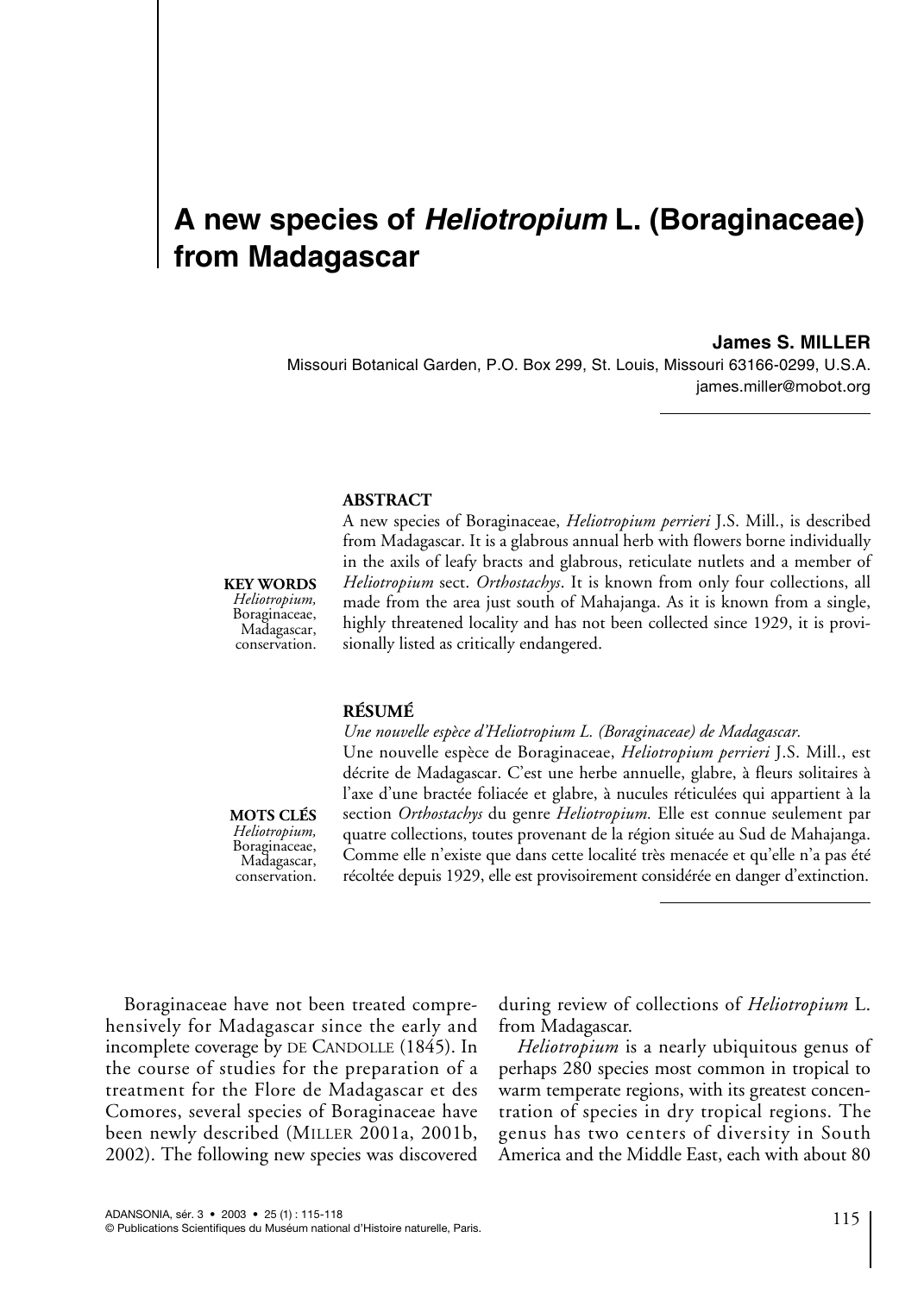species. The infrageneric classification of *Heliotropium* remains open to question, and treatments for the South American species (JOHNSTON 1928) and those from the Middle East (RIEDL 1967) differ in their definition of subgenera and sections.

*Heliotropium* sect. *Orthostachys* R. Br. is the largest in the genus with about 130 species, most of which occur in the New World (AL-SHEHBAZ 1991). While JOHNSTON (1928) and RIEDL (1967) recognized the group at different ranks, they both included those species with anthers that are pubescent to glandular at the apex, frequently connate at the apex, and with fruits that divide at maturity into four single-seeded nutlets. JOHNSTON (1930) published notes on several of the species from Africa and Madagascar and described several new taxa, but the species of *Heliotropium* sect. *Orthostachys* have not been comprehensively reviewed for the African region. The following new species was discovered during review of historical collections for preparation of a treatment of Boraginaceae for the Flore de Madagascar et des Comores.

# **Heliotropium perrieri** J.S. Mill., **sp. nov.**

*Herba annua usque ad 15 cm alta, caulibus erectis. Folia alterna, sessilia vel petiolo usque ad 3 mm longo insidentia; lamina lanceolata usque anguste elliptica, 10- 20 mm longa, 2-5 mm lata, apice acuta, basi attenuata usque cuneata, margine integra, adaxialiter glabra vel sparse strigosa, abaxialiter strigosa. Inflorescentia e flobibus solitariis ex axillis bractearum foliacearum ortis constans. Flos sepalis lanceolatis, 1.7-2 mm longis; antheris sessilibus, ad apiceum connatis. Fructus ovoideus, c. 1 mm longus, maturitate in 4 nuculas reticulatas ad secedens*.

TYPUS. — *Perrier de la Bâthie 4420*, Madagascar, Prov. Mahajanga, bords un peu sales de la plaine de Marovoay, sur les sables très humides, fl., fr., Jan. 1910 (holo-, P!; iso-, MO!, P!).

Annual herb, the stems erect, to 15 cm tall, with sparse, appressed hairs, > 0.5 mm long. Leaves alternate; blades lanceolate to narrowly elliptic, 10-20 mm long, 2-5 mm wide, the apex acute, the base attenuate to cuneate, the margin entire, slightly thickened or minutely revolute, the adaxial surface glabrous to sparsely strigose, evenly strigose on the midrib, the abaxial surface evenly strigose, the hairs from a basal cystolith, the midrib impressed on the adaxial surface, raised on the abaxial surface, the secondary and tertiary venation obscure; petioles short and the leaves sessile or rarely to 3 mm long, sparsely strigose. Flowers bisexual, borne individually in the axils of leafy bracts, on short pedicels 1-2 mm long, these strigillose; sepals lanceolate, 1.7-2 mm long, 0.5 mm wide, the apex attenuate, strigillose; corolla white with a yellow throat, 3-3.5 mm long, the 5 lobes spreading, elliptic to ovate, 1.3- 2 mm long; anthers sessile, inserted near the base of the corolla, c. 0.5 mm long, connate at the apex; ovary globose, c. 0.3 long, 0.3 mm wide, the stigma nearly sessile, c. 0.3 mm long. Fruits depressed ovoid, c. 1 mm long, c. 2 mm wide, 4 lobed and separating into 4 nutlets at maturity, these tan, glabrous, reticulate on the dorsal surface, the sessile stigma persistent. — Fig. 1.

*Heliotropium perrieri* is distinctive among the Malagasy species in its annual habit, its solitary flowers, and in having four rounded nutlets with a reticulate outer surface. In Madagascar, *H. perrieri* is most easily confused with *H. baclei* DC., which differs in being perennial, evidently pubescent, and having the flowers evenly distributed along the stems in the axils of leaves as opposed to having flowers borne at the apex of stems in the axils of leafy bracts.

DISTRIBUTION. — *Heliotropium perrieri* is known only from Mahajanga province near Antanimena where it occurs on wet, salty soil. — Fig. 2.

CONSERVATION STATUS. — Provisional IUCN Red List Category: Endangered (EN B1abi-iv + B2abi-iv). With a very limited Extent of Occurrence and Area of Occupancy, in a highly disturbed area, this species must be considered at significant threat. It is not known whether it survives in disturbed areas or whether it grows only at the margin of undisturbed wetlands. The species has not been collected since 1929.

PARATYPES.—MADAGASCAR: *Perrier de la Bâthie 1369*, Prov. Mahajanga, plateau d'Antanimena, entre le Betsiboka et le Mahavavy, 16°29'S, 46°11'E, fl., fr.,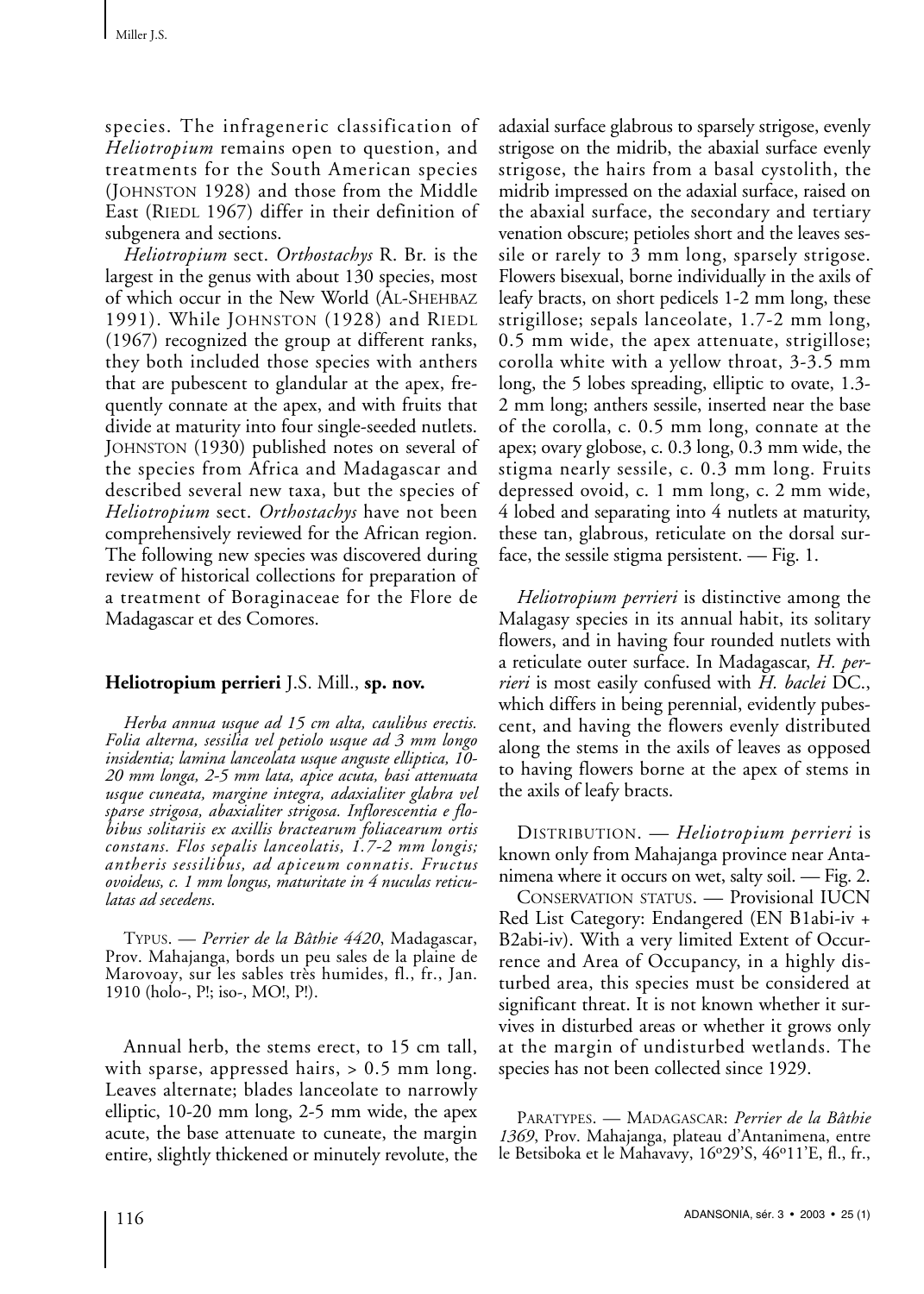

Fig. 1. - Heliotropium perrieri J.S. Mill.: A, habit; B, adaxial surface of leaf; C, abaxial surface of leaf; D, close up of hairs with evident basal cystoliths on adaxial leaf surface; **E**, flowering branch tip; **F**, close-up of flower; **G**, flower with open corolla; **H**, pedicel with gynoecium showing united anthers; **I**, open calyx showing gynoecium with conical stigma; **J**, whole fruit with persistent calyx, viewed from above; **K**, fruit enclosed in persistent calyx; **L**, single nutlet showing dorsal surface. A-L from *Perrier de la Bâthie 1369*.

Oct. 1901 (P!); *Perrier de la Bâthie 12343*, Prov. Mahajanga, Antanimena, 16°29'S, 46°11'E, fl., fr., Feb. 1919 (P!); *Perrier de la Bâthie 16826*, Prov. Mahajanga, Antanimena, 16°29'S, 46°11'E, fl., fr., Oct. 1929 (P!).

# **Acknowledgements**

Fieldwork to study Malagasy Boraginaceae was generously supported by Grant *4288-90* from the National Geographic Society. Financial support from